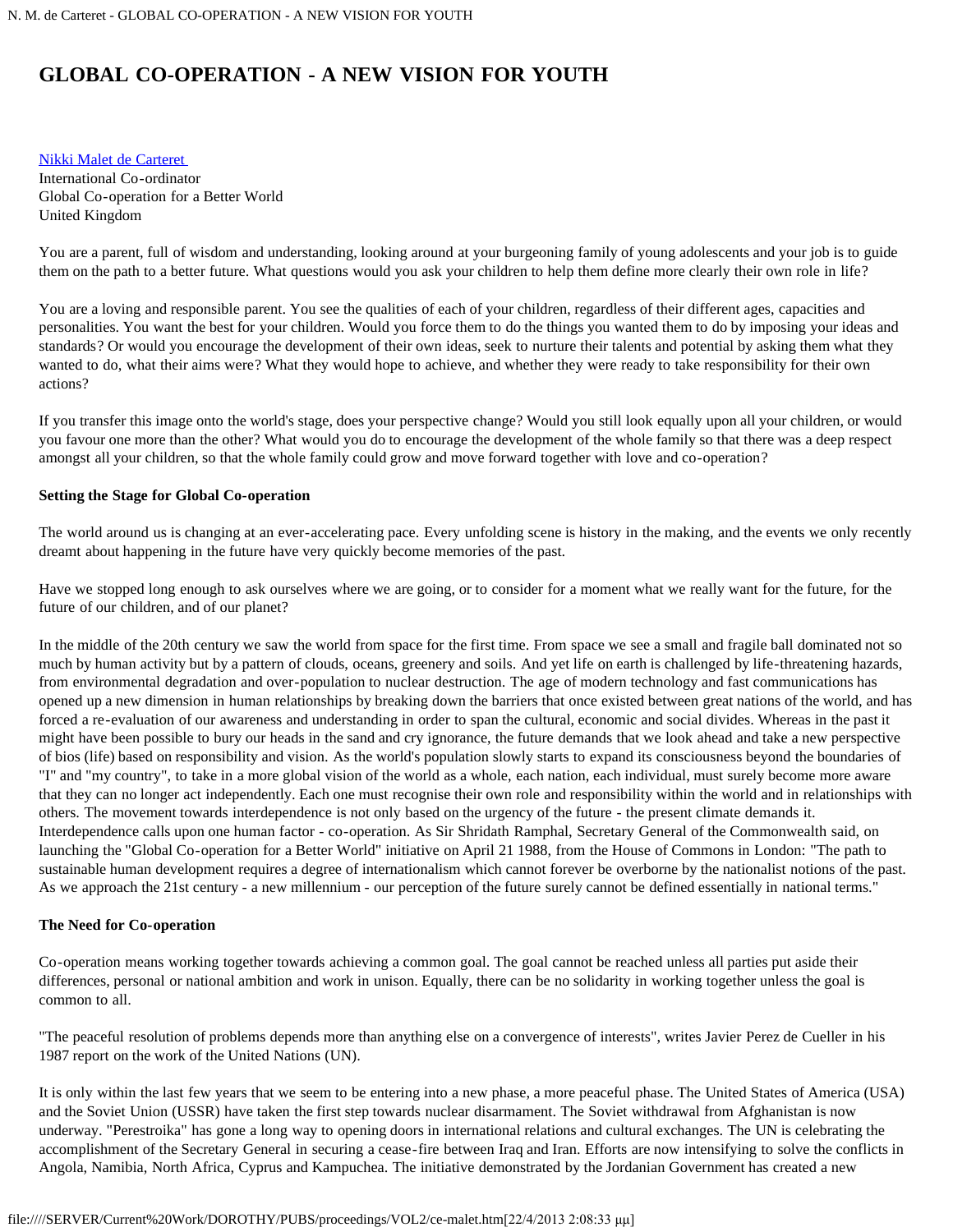dimension in the Middle East conflict.

Co-operation has come about because there has been a "convergence of interests", an identification of objectives. There has been greater cooperation between the USSR and the USA because both countries have identified a need for reflection; a time to restore the national balance away from arms-spending and the nuclear arms race; to come to grips with the budget deficit (in the case of the USA) and other internal "restructuring" (in the case of the USSR).

In September 1987, the first accord to protect the ozone layer from man-made chemical destruction was signed at a United Nations Environment Programme (UNEP) in Montreal by 24 countries. It was hoped that other countries would back the treaty which called for a freeze in the production of chlorofluoro-carbons at 1986 levels by 1990, with the ultimate objective of total elimination. Such an accord was only possible because countries had foreseen the dangers of this global problem and were prepared to adopt forward-looking strategies to prevent an irreversible crisis.

These examples of co-operative efforts show how, once the aims and objectives have been clarified in a positive and meaningful way, all energy and attention can be placed on securing their success. Only then is it possible for all concerned parties to work together with understanding, dedication, and for the co-operative process to begin.

Unquestionably, the world is witnessing an important trend towards international co-operation which must be sustained. Co-operation is the key to opening new doors in human development and respect for life. Without co-operation, forward-looking strategies do not work, with cooperation they do. Not only is co-operation essential in furthering international agreements and understanding, it must be embraced on an individual and community level to secure better community relationships and individual growth.

The purpose of this paper is to provide a new perspective to the meaning of co-operation and the conceptual framework within which the cooperative process can contribute to the development of a positive vision of the future, while at the same time provide a meaningful opportunity for young people to commit themselves to working towards a better world.

In an important address to the United Nations General Assembly in 1961, the then Prime Minister of India, Jawaharlal Nehru, called for a Year of International Co-operation: "Little is known, or little is said about this co-operation that is going on, but a great deal is said about every point of conflict, and so the world is full of this idea that the conflicts go on and we live on the verge of disaster. Perhaps it would be a truer picture if the co-operating elements in the world today were put forward and we were made to think that the world depends on cooperation and not conflict".<sup>1</sup> Nehru's proposal was adopted in 1963, but he never lived to see the fulfilment of his vision which is now becoming a reality.

#### **Bios and Youth**

How many times have we heard adults say "the children are our hope for the future", and how many times have we heard young people say "we have no hope for the future"?

A strange paradox which underlines one important point. When the adults of the world lose hope in themselves and in the future, they start to pin their hopes on their children; when children discover that adults have lost hope, they quickly realise that there is no future worthy of any hope.

In both cases, we can observe a negative response or attitude which often results in a reneging of responsibility of the self and the world.

Bios is a gift which belongs to people of all races, all backgrounds and ages.<sup>2,3,4</sup> But when bios is rejected either on an individual or collective level, then an attempt is made to pass responsibility onto someone else. When individuals lose sight of the value of life, they also lose value or respect for themselves.

Recent psychological studies have shown that the primary fear that young people have is of the destruction of the planet. It is hardly surprising, therefore, that they come under increasing mental and emotional pressure in the face of such unmitigating evidence of the older generation's lack of respect for the planet and the people who inhabit it. There is no need to mention here all the environmental atrocities performed each day by individuals, corporations and governments which defile the earth's resources and dramatically alter the processes of nature. But lack of respect for bios goes deeper. Young people today are faced with an unprecedented breakdown in systemic values and family life, with one in three marriages ending in divorce, a dramatic increase in child abuse and a growing dependency on drugs and other forms of addiction. Last year, during the course of a BBC interview, I asked a group of young people what they talked about most at school, and what ultimately concerned them. They replied, and in this order, "AIDS, drugs, sex".

A recent study at the University of Minnesota amongst high school children in the USA, demonstrates that aggressive or intolerant and prejudiced behaviour towards people of other backgrounds or opinions is a direct result of low self-esteem.<sup>5</sup> Crime, hooliganism, violence in the classroom, nihilistic trends within youth culture, all point to a vision of an undisciplined youth, uncomfortable and fearful of the world they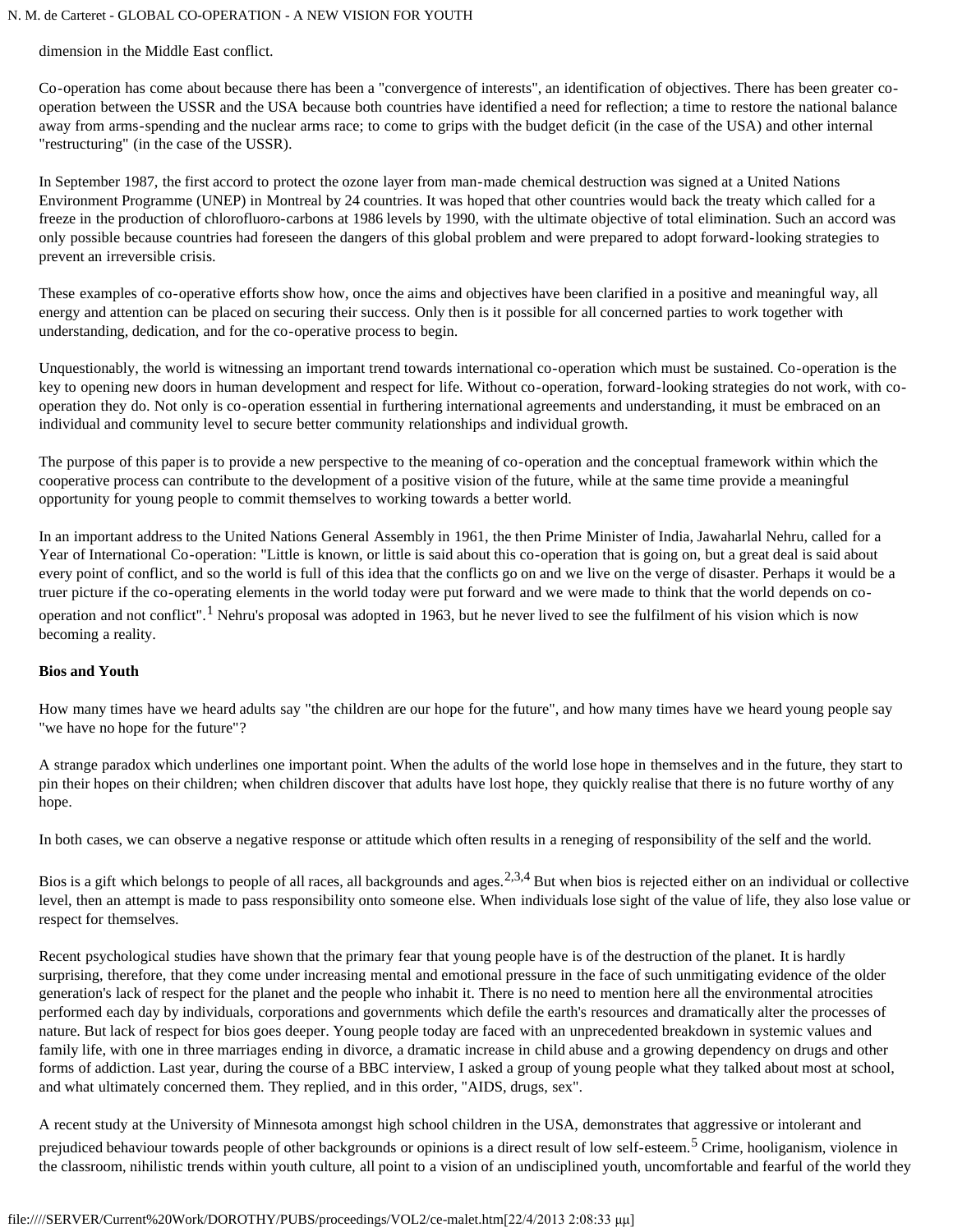inhabit, and perhaps lacking the power and the commitment to make any changes.

Meanwhile, adults keep looking to the young for answers, ("they are the hope for the future") who can only respond with blank bewilderment. The adults of today are responsible for creating the world the adults of tomorrow will inherit, and the young dislike it. This is where the cooperative process breaks down.

In 1985 an article was printed in the Toronto Star describing the experiences of a Priest assigned for a summer holiday to a correctional institute in Ontario, Canada. He asked the young people why they felt they had ended up in such a centre, and what advice they had to offer parents to prevent other young people from making the same mistakes. From their responses he drew up a code of behaviour for parents:

- 1. Do not lose your temper with us
- 2. Set an example of behaviour that we can respect by not indulging in alcohol or drugs
- 3. Show strength of character
- 4. Tell us God is not dead, or "sleeping", or "on vacation", for we need to belive in Him
- 5. Let us know when we make mistakes
- 6. Use discipline when necessary, but never forget that love and law are inseparable
- 7. Do not compromise with nor be intimidated by our own moodiness
- 8. Always be honest with us
- 9. Give praise when it is warranted so that criticism can be easily understood and accepted.

If we are to begin to build "bridges of understanding" between generations and to clarify where responsibilities lie in creating a better world for the future, then the first step within the co-operative process is the harnessing of our collective vision of the world in terms of the environment, human relationships and human potential.

Recent trends of thinking have put forward the argument that in order to contribute to the overall well-being of society, assisting the individual to develop his/her own capacities or potential is of primary importance. Research carried out by the Taylor Nelson Monitor Group in the United Kingdom suggests that poor economic performance is directly linked to the "mind set", or attitudes and beliefs of various social groups.<sup>6</sup>

In western countries, over the past decade, there has been a growing trend towards management training, back-to-work schemes and training schemes for the unemployed (especially the young unemployed) which are a vital part of any government's policy to reduce unemployment. They do not always work. At last there is an increasing awareness of the need to put people first -- before the machines, the programmes, the statistics.

However, one virtually untapped resource which can provide a key to the unleashing of a new source of energy in the advancement of human potential, is vision.

The lesson we can learn from the past, as we approach the third millennium, is never to underestimate the importance of human beings. Everyone has value and potential. Creating a greater awareness amongst young people of their value and importance within society enhances their respect for bios and their own self-respect.

## **People of Vision**

Throughout history there have been individuals whose ideas have inspired others, influenced actions and changed the course of world events. Often they have been men and women who have dared to stand at the crossroads of change. They are the makers of history, people of vision. Mahatma Gandhi dreamt of a world of non-violence. He captured his vision and worked towards it with diligence and dignity. The vision Martin Luther King had of "the promised land" continues to inspire people to work for human rights and justice. But it is not only world leaders who have vision - in fact everyone has vision, though not everyone uses or knows how to use it.

To have vision means to come close to the heart of a situation, to capture a feeling, an intuition. It comes from opening up, sometimes in a flash of inspiration or a deep realisation. Vision is powerful because as part of the human potential, it belongs to each individual. Unlike food, shelter and other physical necessities, vision cannot be taken away.

The underlying principle to understand about this integral human resource is that vision lies dormant. Vision cannot be taught; it requires a releasing or a re-awakening. To have vision means setting a goal or target to look beyond present restrictions or problems and see the path ahead with clarity. Vision comes with understanding and wisdom, as part of that innate ability of humans to know right from wrong, and act upon it.

Over the years we have ignored this potential aspect and pretended it no longer exists. Vision has been suppressed by modern trends of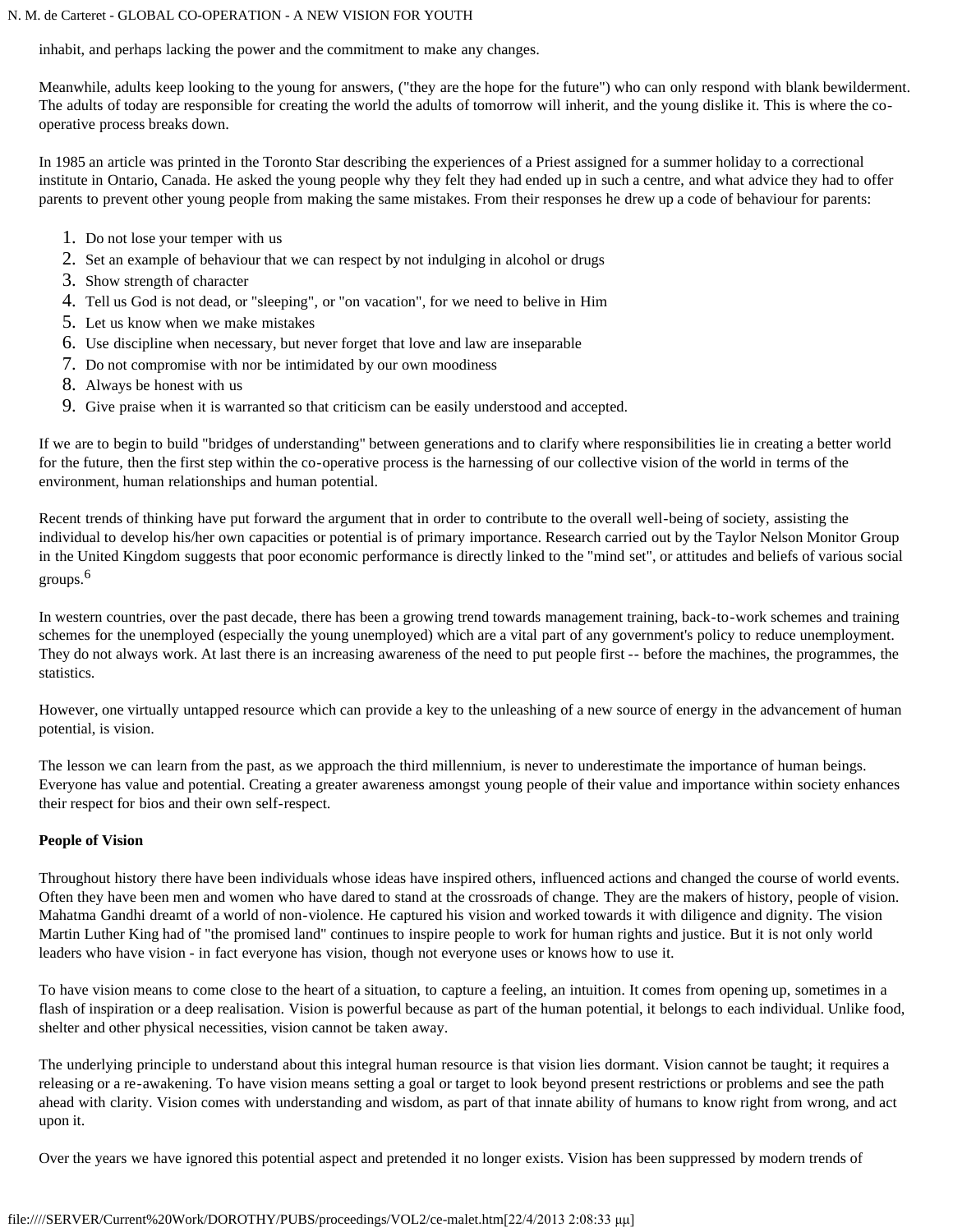thinking, verging on exaggerated pragmatism, and in some cases, covert nihilism. This is not to say I support transcient idealism which springs from ineffectual thinking or idealistic day-dreaming. That is not vision. An overall perspective of the world today shows a predominant inclination towards that which is negative, difficult or problematic. Paradoxes exist within our education systems which seek to encourage young people and spur them on to greater heights; and yet at the same time, teach them to embrace concepts of struggle and hardship as a natural part of preparation for the cruel realities of life, such as violence, addiction, abuse and unemployment.

Can there be a vision of a better world for humanity when all our energy and attention, our total preoccupation, is burdened by a narrow perspective focused purely on problems and channelled through a deeply ingrained pattern of negative thinking? One cannot pretend that problems do not exist and ignore attempts to solve them. On the contrary, vision extends one's thoughts, feelings and perceptions beyond problems and helps find the courage to 'see', 'think' and 'feel' in a new and totally positive way. The process of an individual "opening-up" to untapped vision often results in the emergence of a different creative energy. Even if that vision is captured only for a moment, it releases other experiences which are essential to development and the co-operative process. The experiences or qualitative states of the human dimension are referred to as hope, enthusiasm and joy.

Can there be positive actions without hope for something better? Is there sufficient energy to put a thought into action without enthusiasm? Is there greatness in the desire to do anything of benefit unless it is accompanied by a real sense of happiness and joy?

Recently, I visited a school and conducted a workshop on creativity to a fifth form class. When I asked the students if they thought they were creative, they all replied negatively. After 45 minutes of focusing on the use of positive thought to enhance their creativity, they changed. I will never forget the smiles that crept across their quizzical faces as they discovered their own natural ability to create and communicate. Once young people are inspired with and discover their own vision, there is no holding back. An idea, plan, strategy, or commitment to action can then spread like wildfire.

Vision, in this sense, requires some degree of expertise. It is not the kind of expertise which has been documented, researched or even recorded over a long period of time, but is based on solid experience of working with people of all ages to formulate strategies which have changed their lives and led to some degree of self-determination. The key, perhaps, is giving and encouraging others to do the same, which is part of the co-operative process. This is bios.

## **Putting People First**

The United Nations charter begins "We the peoples... ". This principle of putting people first is what made the vision of the Founding Fathers a great one - in all situations, whether at peace or at war, the nations of the world are eventually drawn back to this unforgettable truth: people matter and people are important.

The last few years has seen a rise in popularity of global projects. Band Aid and Sport Aid unleashed on the consciousness, particularly the young, a profound realisation that members of the human race were suffering, in pain and in need of help. Perhaps, for the first time, the widescale atrocity of the African famine left its imprint on the minds of people everywhere moving them to act in unison.

Very often those working at the grassroots level find a need to bridge the gap between "thinking globally" and "acting locally". More and more people are seeking out the relevance of certain issues. They want to be a part of something global, and yet want to work in areas which have a personal meaning to them.

The United Nations International Year of Peace gave rise to two major global projects. The first was Earth Run, whose objective was to run a torch across the world as a symbol of human hope, in conjunction with raising funds for UNICEF. The second was the Million Minutes of Peace - an unusual initiative which had as its main aim to encourage people all over the world to give a donation of peace through prayer, meditation and positive thought.<sup>7</sup> Over 1.3 billion minutes were collected worldwide from over 80 countries and presented to the Secretary General of the United Nations in September 1986.

In addition to all the minutes collected, which really represented the commitment of millions of people worldwide to peace, countless activities were organised to include people from all walks of life. School children sent in their poems and paintings on peace. World leaders sent in their messages. Whole schools in villages across Kenya came to a complete standstill so that students and teachers alike could share a minute of silence, whilst children in Australia and New Zealand threaded beads into a symbolic garland or necklace representing their commitment to peaceful activities undertaken in the community.

The success of these kinds of projects demonstrates one interesting factor: they serve to bring out the common aspirations of people, by revealing that we are "one people" regardless of age, colour and educational background.

When the people of the world are inspired to take part in a worldwide activity, they feel a sense of kinship with the rest of the world, a sense of responsibility. They feel the surge of excitement in knowing they are moving forward under the same momentum as others, and rediscover the confidence to do something positive because they recognise that in giving they are valued; above all, they are valued.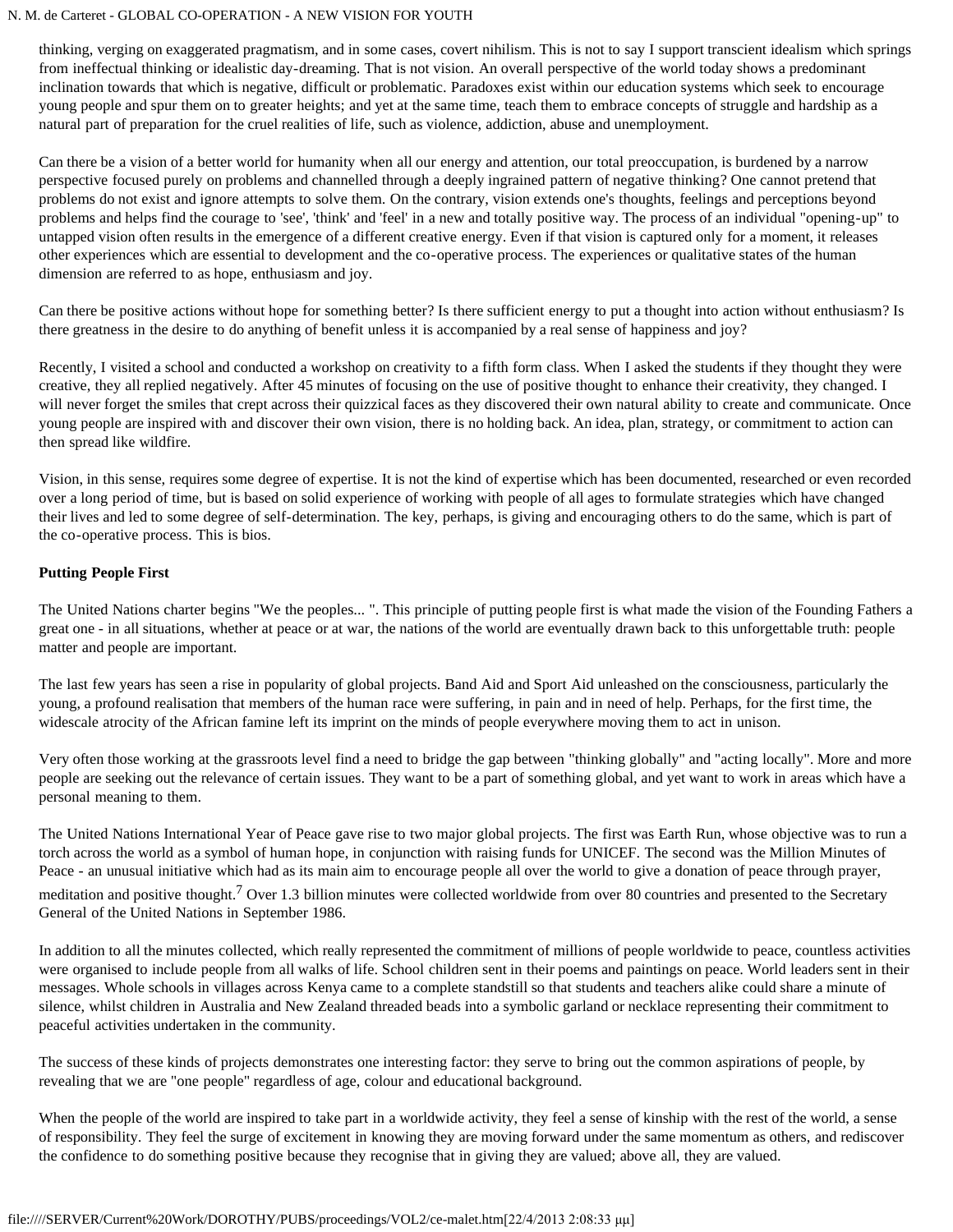As a result of the success of numerous projects undertaken during the International Year of Peace, the Secretary General bestowed a series of Peace Messenger Awards on those organisations who had worked for peace. It was also the first step in establishing important links between non-governmental organisations under the title of the Peace Messenger Network. The Brahma Kumaris World Spiritual University, a nongovernmental organisation on the roster of the Economic and Social Council, and in consultative status with UNICEF, was encouraged by the United Nations Peace Studies Unity, which continues the work begun by the IYP Secretariat, to initiate the first Peace Messenger Initiative entitled Global Co-operation for a Better World.8

Global co-operation focuses on two main themes of creativity and co-operation as a means of involving people all over the world in their own decision-making process and inspiring them to co-operate in the creation of a better world for humanity. Within the project, special emphasis is placed on encouraging and developing the creative and co-operative skills of school children and youth.

#### **A New Vision for Youth**

The year 2000 has become a target date, a focal point, for the realisation of many aspirations for a better world, both on a national and international level.

Clearly, in order to arrive at a better world by the year 2000 we need to know what we want. It is equally important to arrive at some kind of consensus of ideas, in planning and working towards a future which is desirable and beneficial for all of humanity and particularly the young. Unless there is an overall perspective and desire to work honestly towards it, in co-operation with others, the year 2000 will have passed us by.

There are six main ingredients which lay the foundation of Global Co-operation for a Better World project, which can be equally applied and moulded into the future strategies of any project or undertaking:

Creativity <---------> Vision <-------> Involvement Co-operation <---------> Action <-------> Commitment

The two main objectives of the project are to stimulate and re-awaken the vision of people all over the world, inspiring them to put this vision into action. The project taps levels of activity previously unknown to individuals unaccustomed to using their ideas in a positive and dynamic way, whether it be in the creation of a better world for themselves personally, for their friends and family, or for their own community.

The co-operative process is called into play as the project brings people together in small creative groups to "brainstorm" and share their ideas before reaching a consensus of the group's vision and subsequent action plan. Co-operation is also tested and inevitably strengthened in the process of deciding on an action plan and implementing it.

The result of stimulating and refining these two essential qualities of the human potential, creativity and co-operation, has led to a high degree of qualitative involvement on the part of people representing all sectors of society, and moreover, has created a groundswell of commitment towards the creation of a better world, from people who would not otherwise actively involve themselves in working for peace.

Whereas before there might have been a degree of apathy or lack of hope for the future, a question mark over an individual's belief in the power to achieve a certain goal or aspiration, or an inability or even an objection to taking responsibility to work with others towards a common goal, Global Co-operation for a Better World has made important inroads. In schools, community organisations, homes for the elderly, prisons, businesses, among professional groups, within governmental departments - the scope and success of the basic concept of the project has fired people's imagination and produced some noteworthy results in bringing a more positive change in attitudes, habits, behaviour and personal development within the framework of expanding human potential.

One very clear example of this was displayed in the behaviour change in a class of young school children. They were introduced to some ideas contained in the special pack for teachers, Co-operation in the Classroom. Over a period of two months they worked on developing their creative and co-operative skills through a series of games and class activities. The teacher noticed a marked improvement in communication between the children, a drop in aggressiveness and an overall growth in their individual self-esteem. The children, who live on one of the largest housing estates in Europe, later helped to launch the Global Co-operation for a Better World project from the Houses of Parliament in London before a large press gathering and a reception of celebrities and dignitaries. Their model depicting their vision of a better world received international press coverage. On September 20 1988, the children received the only Peace Messenger Award in the United Kingdom from the United Nations. The experience of the children at the launch and subsequent receipt of the award, not only left a huge impression in their minds of the feeling of being valued and respected, but a positive wave of enthusiasm has reverberated around the whole estate.

Vision and co-operation are not merely within the capacity of an educated or priviledged few. The project has outlets in over 80 countries and has documented creative ideas and co-operative activities which have been generated from both rural and urban communities. Not only have participants experienced personal benefit from their involvement and subsequent commitment, but whole communities have benefitted from a sharing of skills between people who were afraid to work together, to a building of bridges between people and professional communities who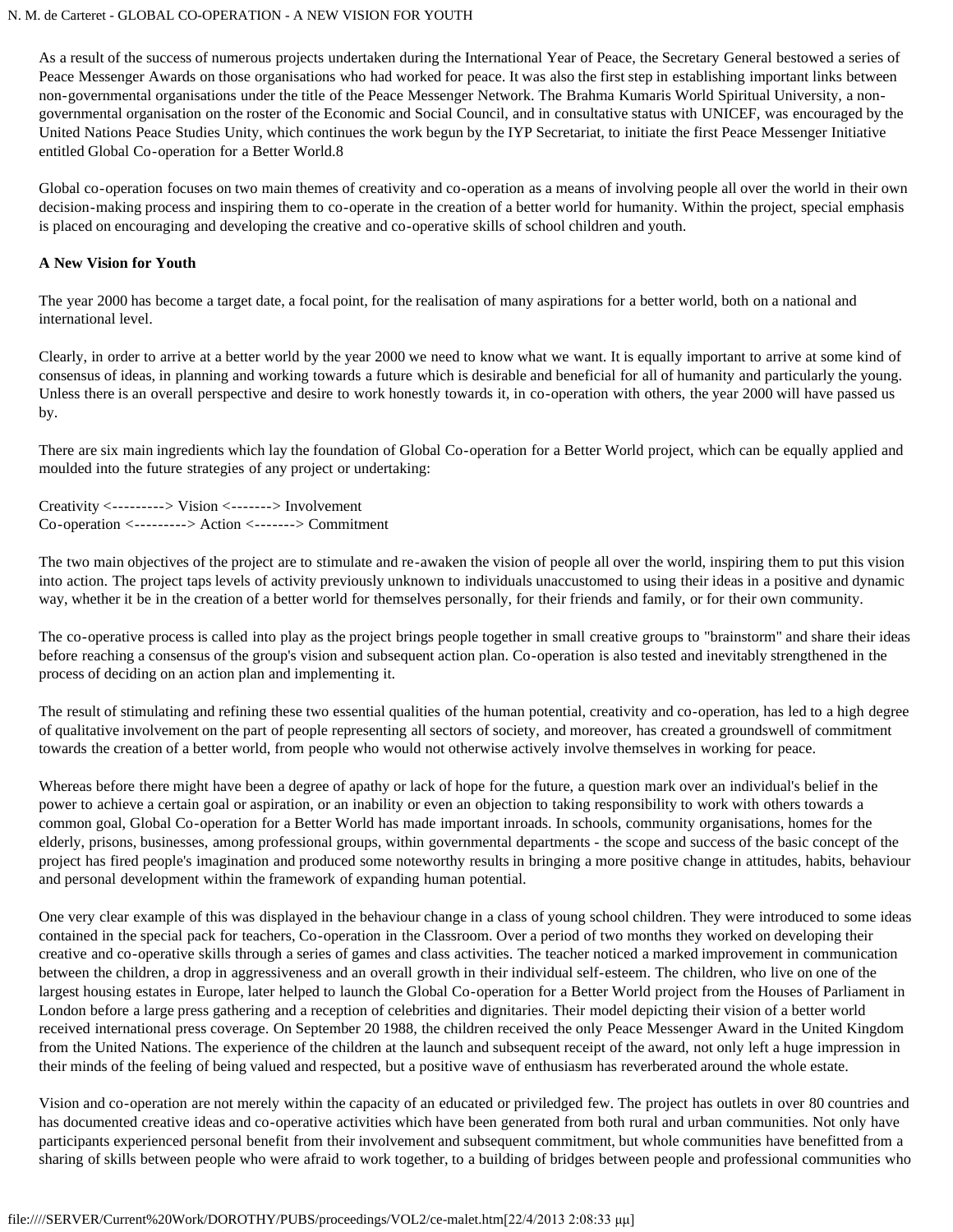were previously unable to communicate with each other. The result has been an overall raising of awareness of the sacrosanctity of the planet, and the individual and collective responsibility towards respecting human life and the environment.

#### **How Global Co-operation Works**

As a totally non-political and non-fundraising initiative, Global Co-operation for a Better World focuses on three main areas of participation:

- 1. Individuals can donate their vision and action plan. Goal-setting can be facilitated by answering three fundamental questions:
	- a. What kind of world do you want to have? (the world in general)
	- b. What kind of characteristics would you have in that world? (yourself)
	- c. How would you like people to relate to each other? (relationships)
- 2. Schools/Families/Organisations/Businesses groups of people come together in small "Creative Groups" led by a trained facilitator to work on a group vision and action plan. Using positive ideas and language only, creative and co-operative skills are easily developed. Training programmes for future facilitators are offered. Ongoing projects are also dedicated to Global Co-operation.
- 3. Professionals through conferences, seminars, papers and questionnaires, specialist skills are concentrated on the positive creation of a better world.

Professionals are encouraged to consider their profession within the context of creating blueprints for the future, and to contribute their creative ideas and practical plans and actions.

Intercommunication across all three areas of participation is encouraged and actively promoted as a means of sharing ideas between different generations, cultures and religions.

## **Global Co-operation Bank - A Bank of Creative Ideas**

All ideas and activities directly inspired by the project are donated to the Global Co-operation Bank (a bank of ideas and actions - no money is requested).<sup>2,3,4</sup> Research projects and other activities are dedicated to Global Co-operation for a Better World as a way of providing an 'umbrella' framework for all endeavours related to global co-operation. The bank will then be able to evaluate certain trends and provide a set of statistics to show what people are thinking and doing to create a better world. Following an International Summit in Mt. Abu, India, in February 1989, members of the International Advisory Committee will set down initial guidelines for a People's Agenda or a Global Plan.

By 1990, the project will not only have stimulated the creative ideas of millions of people and prompted them to act on those ideas, but it will also have established a global vision of that better world towards which we are all working. Once that common vision has been established the co-operation necessary towards achieving it becomes second-nature.

## **Some Specific Activities Related to Youth**

- "Co-operation in the Classroom" a specially designed pack for teachers with over 60 co-operative activities endorsed by ministries of education in 10 countries.
- "Operation Co-operation" a special activity for youth groups (Girl Guides, Boy Scouts, YMCA, YWCA, etc.) to develop a blueprint of their better town/country/world.
- "Creative Groups" an opportunity to create a group vision and collective action plan, develops creative and co-operative skills, provides a focus on training of facilitators or group leaders to enhance leadership skills and is used in Youth Centres, Youth Clubs, Correctional Institutes, etc..
- "Youth Ambassadors Scheme" young people develop their vision and action plan for a better world and communicate their ideas to youth in other countries. An activity for 1989 developed in co-operation with sister cities of Australia and World Forum of Sister Cities, as a means of promoting cultural exchanges and international understanding and co-operation.

## **CONCLUSION**

In a world which is constantly diverting attention to human suffering and conflict, it may, on the surface, appear to be somewhat innocent or even naive to invite a positive vision of the future free from these huge human problems. There is however, perhaps one important observation which gives complete validity to such an approach.

In any human situation no two roles are the same. Each one of us brings to every situation our own unique contribution of talents, skills, attitudes and personal qualities. A plumber, an engineer, a doctor and an architect illustrate four unique roles in any society. While the plumber installs and maintains, the engineer constructs, the doctor attempts repair, the architect stands out as one who works with both eyes on the future. This is the unique role of Global Co-operation. Not to repair or even assess, but to look further, dig deeper and dare to lay down blueprints of order and harmony of life. The blueprint we require needs to be of such a quality and substance and based on such a clear